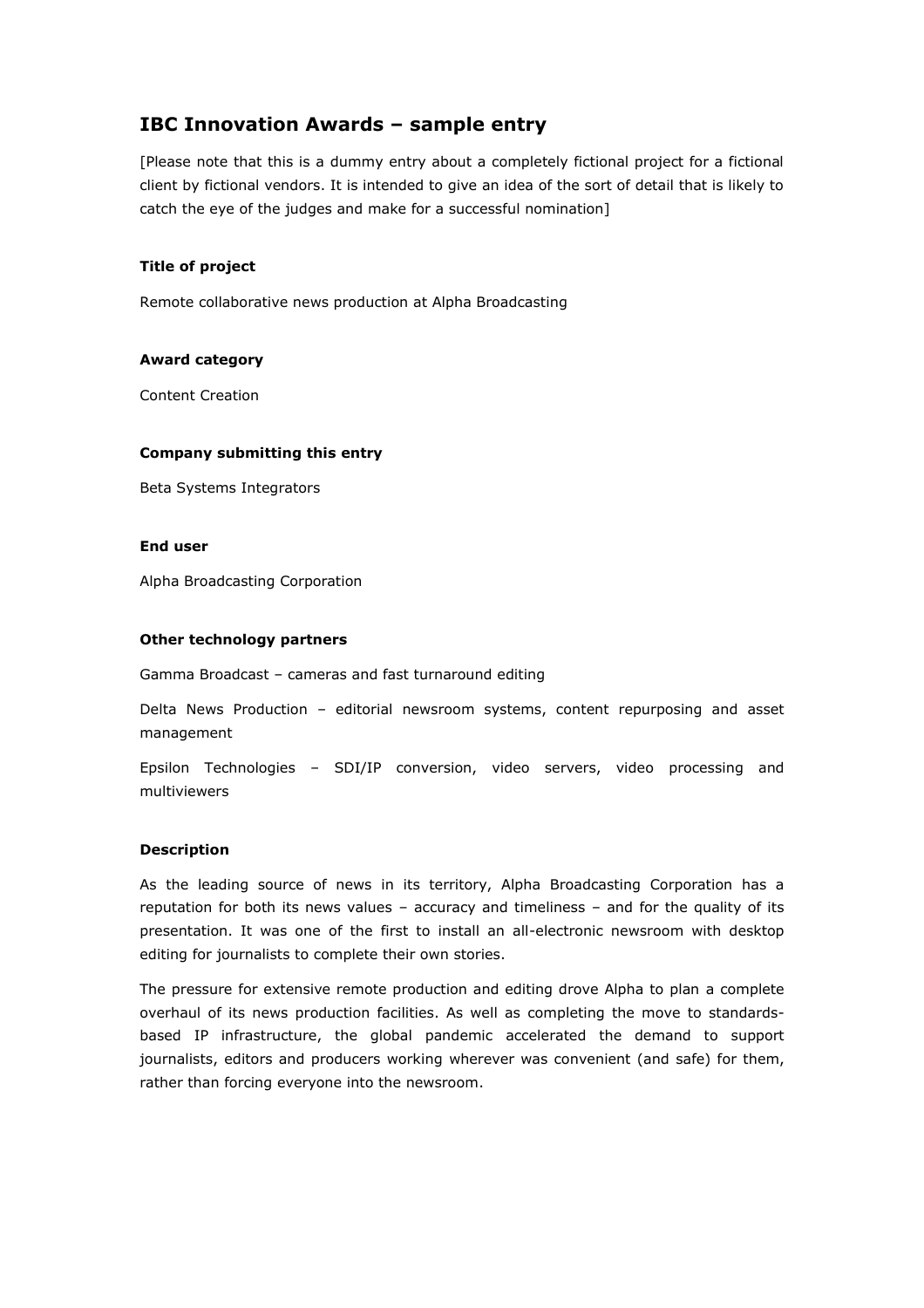Commercially, there was also a need to move from capital-based projects to an opex model. That suggested a move to a virtualised software architecture, with processing and storage in the cloud wherever practical. As well as opening up remote production, it would also enable seamless work between regional offices and the national headquarters, with automated, swift and seamless content transfers.

Beta Systems Integrators worked with Alpha, including collaborative design using Agile iterative project management and extensive prototyping. This allowed the team to move from a list of requirements to a detailed operational specification, and from this to a set of commitments on the performance of the delivered system.

This was a bold and innovative move: defining a contract for a major broadcast project not in terms of equipment but in terms of outcomes. Both client and lead contractor demonstrated mutual trust, as well as understanding, in setting out the project this way.

With the target performance regime established, Beta could complete the systems design.

The first key decision was to choose cameras from Gamma Broadcast. While there are a number of manufacturers providing HD camcorders suitable for ENG, the choice of the Gamma system was made because of its advanced IP connectivity, allowing metadata to be shared to make the production workflows more slick, along with integrated ethernet, Wifi and 5G for connectivity anywhere.

Content can now reach the newsroom production system in a range of IP formats, and as SDI for legacy users. Epsilon Technologies provided high performance SDI/IP conversion to convert everything to the house standard at the point of ingest, and manage content in a hybrid environment of on premises fast access storage, cloud working storage, and automated archiving of raw material and finished stories.

The fully virtualised software allows Alpha Broadcast to move processor-intensive applications to the cloud in busy times. Redundant, high bandwidth fibre connections are provided at the central newsroom and regional offices to ensure very high resilience.

Alpha Broadcasting was already a user of the Delta newsroom system, and to minimise the need for staff retraining it made sense to retain this proven platform. The project team worked closely together, though, to implement a range of new functionality in the newsroom which allows the journalist to create multiple versions of the same story quickly and seamlessly. It also allows social media messages to be generated from the same user interface.

Remote users can log on from anywhere – a regional office, home, a hotel room or a coffee shop – and access all the functionality of the newsroom. Machine learning is used to determine what content needs to be uploaded from the journalist or producer in the field, and what content should be transferred to help the journalist complete a story remotely. Proxy resolution material is always available, with full resolution content moved as bandwidth becomes available.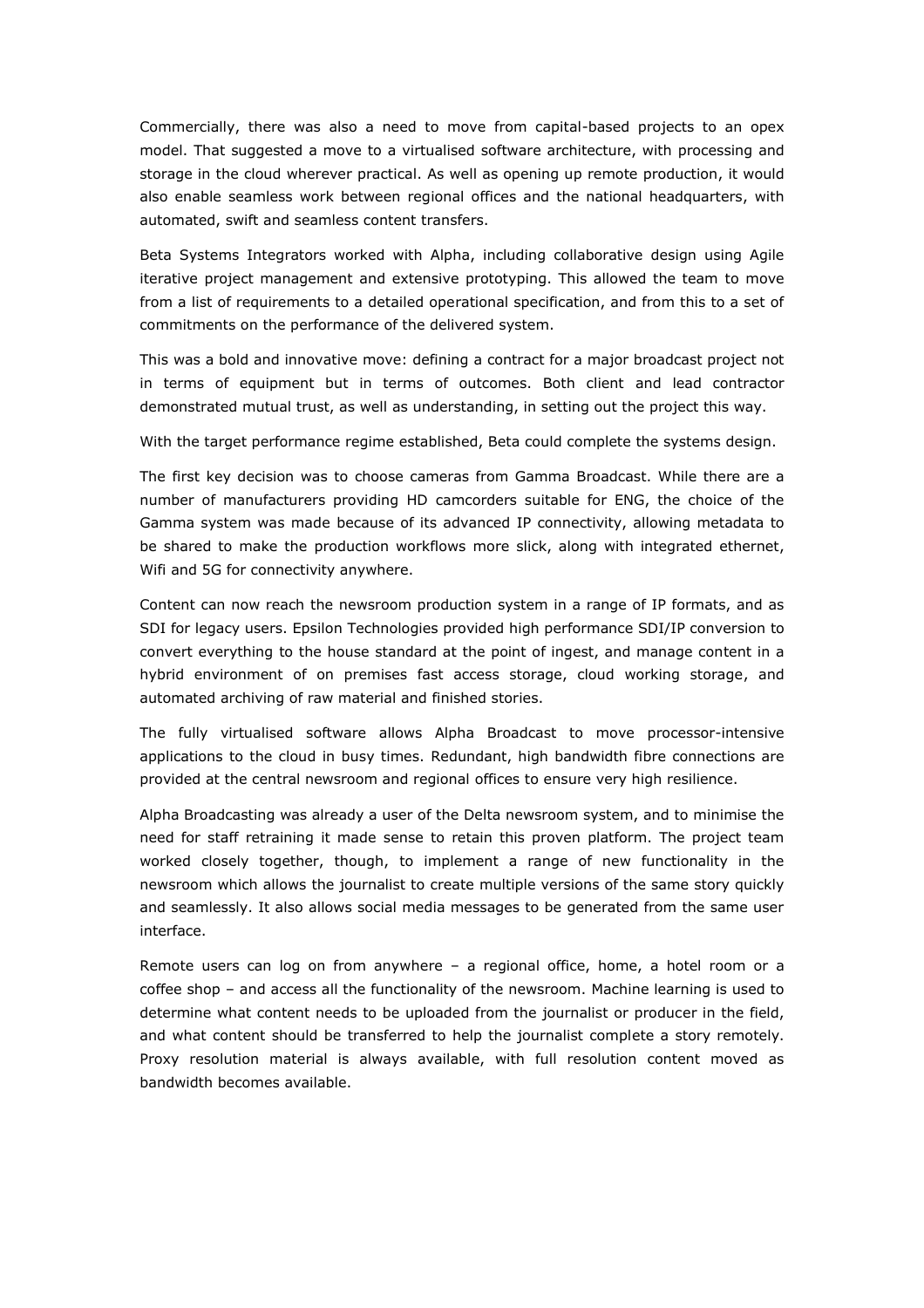To publish the stories online, Epsilon developed a plug-in for the Gamma editor. Once the story is ready for online publishing, all that is needed is a single mouse click. The Epsilon plug-in collects all the resources it needs, renders it at the right resolutions for the all the outputs, harvests the appropriate metadata from the Delta newsroom system, and publishes it. Where content needs to be replaced – for instance, where Alpha has the broadcast but not online rights – then the Epsilon system performs the replacement seamlessly.

The system is currently scaled to support as many as 200 concurrent users. The virtualised software architecture means that those users can be at any location. Multiple fibre routes and ISPs ensure resilience.

Steve Andrews, the head of news at Alpha Broadcasting, said "This is a remarkable project for a number of reasons.

"First, there is the very special business relationship between the partners," he explained. "Our contract with Beta Systems is expressed in terms of our operational needs, now and in the future. Their decision to work with us on this basis is what allowed us, and them, to come up with all the other innovative functionality we have incorporated.

"All the vendors who have supplied technology, and especially Gamma, Delta and Epsilon, have listened to our suggestions and implemented new features to do what we want," he continued. "Their co-operation has been open and honest, and we could not have achieved our performance goals without it.

"We started with a challenging timeline, but the very special circumstances of 2021 meant that we pressed Beta and the team to move even faster," he added. "They responded well to our demands, and delivered the key elements of remote production in mid-year, with the entire system implemented, commissioned and on air before the end of the year, while maintaining covid-safe working practices.

"This is a highly innovative, and as far as I know, unique project. On behalf of everyone at Alpha Broadcasting, I am delighted and honoured that Beta Systems has put us forward for the IBC2022 Innovation Awards."

# **Summary**

This project demonstrates the best of software-centric broadcast technology, in a hybrid home/cloud, SDI/IP architecture. It brings together multiple vendors who have actively collaborated to combine the latest in broadcast and IT products and techniques. The result is a highly efficient, powerful and fast newsroom system which, through embedded remote capabilities, gives the journalists the agility to be first with the news.

The project also innovates in its contractual basis, being defined not by hardware, or inputs and outputs, but in terms of outcomes, and in particular that it should deliver the extended functionality with no penalty in terms of operation, speed or headcount.